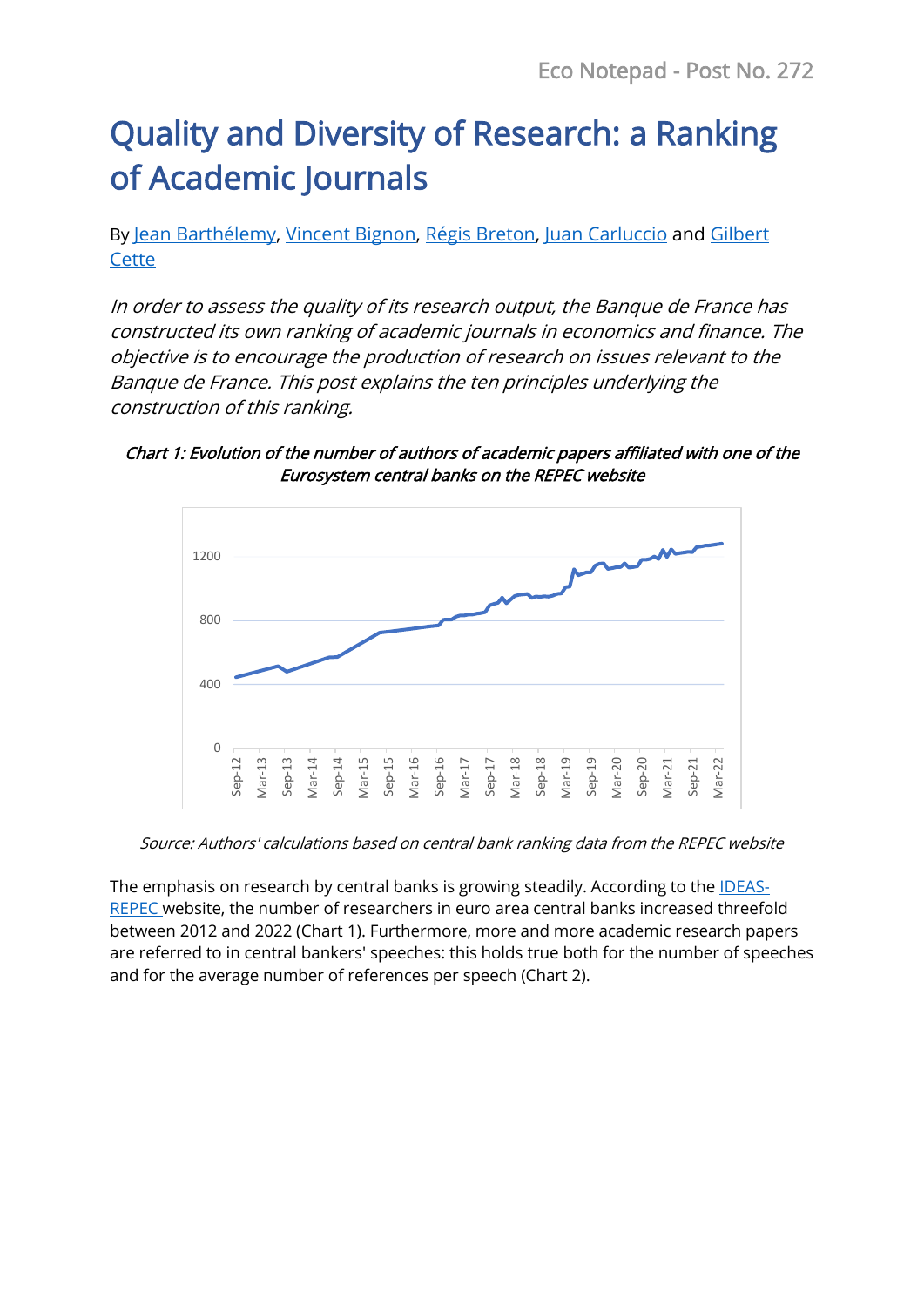

#### Chart 2: Citations of academic research in central bankers' speeches

Key: The chart on the left shows that, in 2019, 50% of the speeches by the Presidency and other members of the ECB Executive Board referred to at least one academic research paper. The chart on the right shows that on average 3.7 research papers were referred to per speech by the Presidency and the other members of the ECB Executive Board in 2019.

#### Source: Banque de France based on research papers referred to in speeches published online by members of the governing bodies of three central banks.

Central banks rely on research for decision-making, for informing the economic public debate, and for contributing to academic production. These three objectives shape the metric for assessing the quality of research constructed by the Banque de France. Its aim is to provide a tool for assessing the quality of publications while preserving the academic freedom of researchers.

This journal ranking is designed to encourage the production of high-quality research while preserving the diversity and equality between different types of research (theory, empirics, history, experimental) and different research topics. While high-quality research contributes to high-quality decision-making, the need for diversity aims to respond to the situations described by Jean-Claude Trichet in 2010: "in the face of the crisis, we felt abandoned by conventional tools. ...[W]e were helped by one of the areas of economic literature: historical analysis".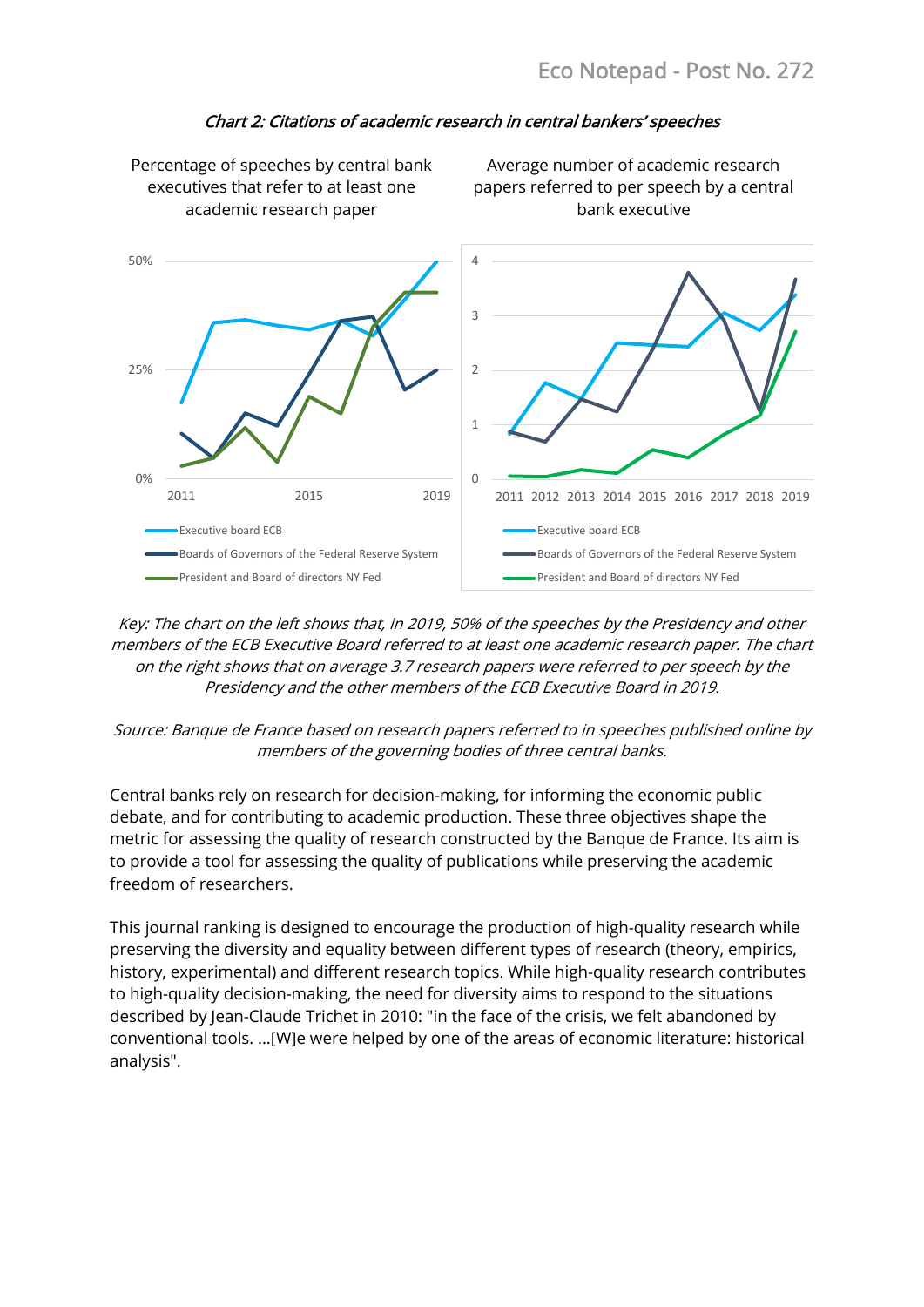In order to meet these objectives, the Banque de France has define[d ten principles for](https://www.banque-france.fr/en/economics/academic-publications)  [constructing its ranking of academic journals.](https://www.banque-france.fr/en/economics/academic-publications) These principles were defined by a working group made up of representatives of the Bank's research-oriented directorates, whose members are the authors of this post, in consultation with researchers in order to take into account their reactions and suggestions.

## Combining research quality and diversity

A ranking embodies a scientific policy that must take a long-term perspective. Principle 1 establishes the need to rank journals in accordance with the recommendations made in the "External evaluation of research at the Banque de France" report produced by Patrick Bolton, Stephen Cecchetti and Lucrezia Reichlin in 2016.

Research should aim for excellence, and should be checked and validated by anonymous external reviewers who guarantee the quality of the scientific work. Principle 2 therefore requires that the Banque de France ranks only peer-reviewed journals referenced on the REPEC website.

Each journal is characterised by a governance system monitoring the work of both the editors and the anonymous reviewers (referees). This governance and the quality of the referees' work, as well as the reputational effects linked to the age of the journal, often account for the quality of the best journals. Principle 3 therefore concerns the determination of the academic journals with the highest ranking in each field with the restriction that, by definition of what is a top field journal, this group includes at most two best journal(s) per research field.

Chart 3 shows the diversity of the research fields by the Banque de France.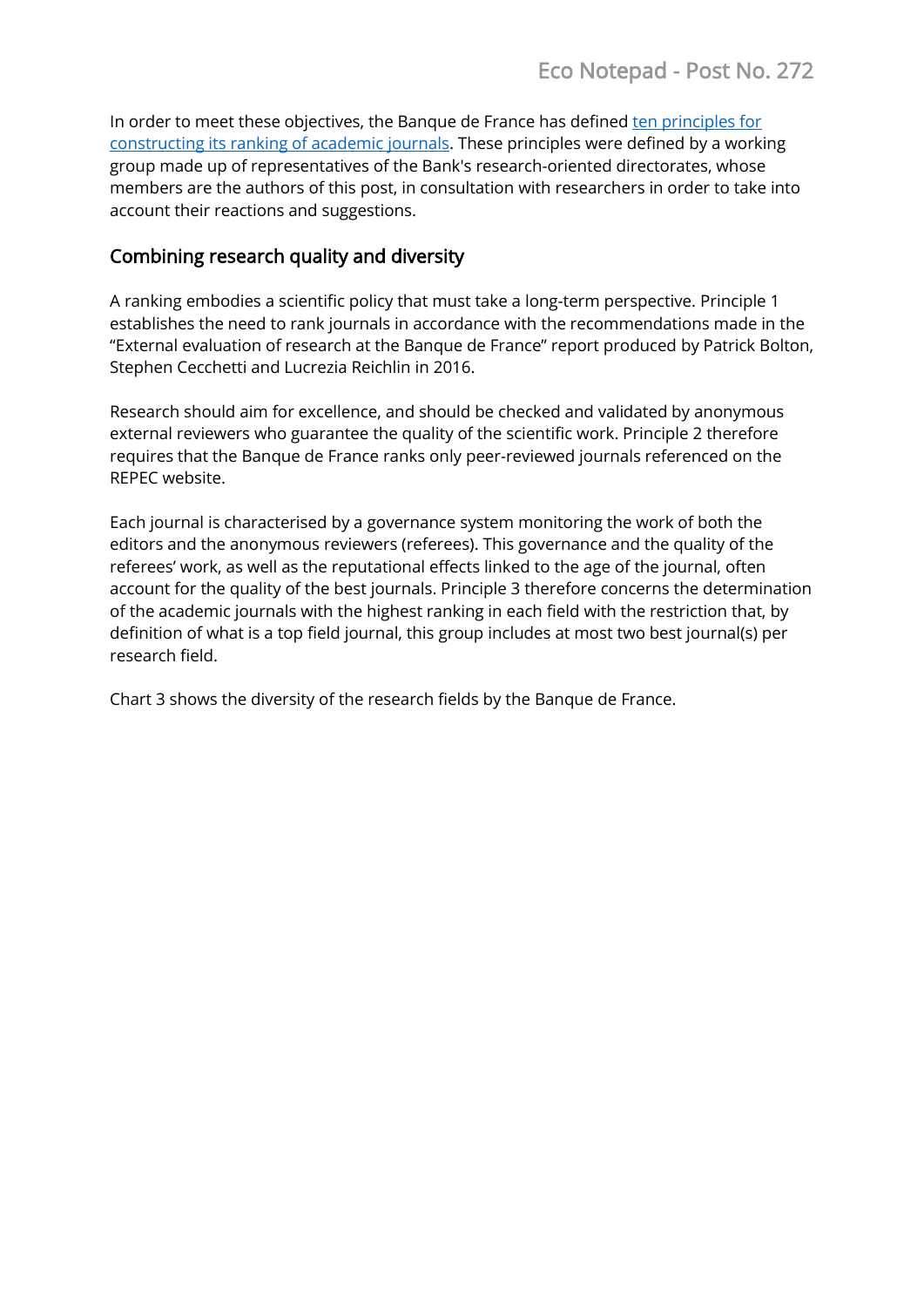

## Chart 3: Breakdown of the topics of academic papers published by Banque de France researchers in 2020

Source: Banque de France

Principle 4 defines the types of academic journals ranked, with the aim of representing the diversity of expertise needs. In addition to the "general interest" journals, eleven fields typical of the usual fields of central banking research are listed. In view of the critical need for interdisciplinary research, a "social sciences" field is included, while the "climate and environment" field reflects the integration of these issues by central banks.

| General<br>Interest                      | <b>Finance</b>      | <b>Banking</b>             | <b>Money and</b><br>macroeconomics | International Climate and<br>economics         | environment               | <b>Regulation</b><br>and<br>competition |
|------------------------------------------|---------------------|----------------------------|------------------------------------|------------------------------------------------|---------------------------|-----------------------------------------|
| <b>History and</b><br>social<br>sciences | Labour<br>economics | <b>Public</b><br>economics | <b>Development</b><br>economics    | <b>Spatial and</b><br>real estate<br>economics | Econometrics experimental | Theory and<br>economics                 |

Source: Banque de France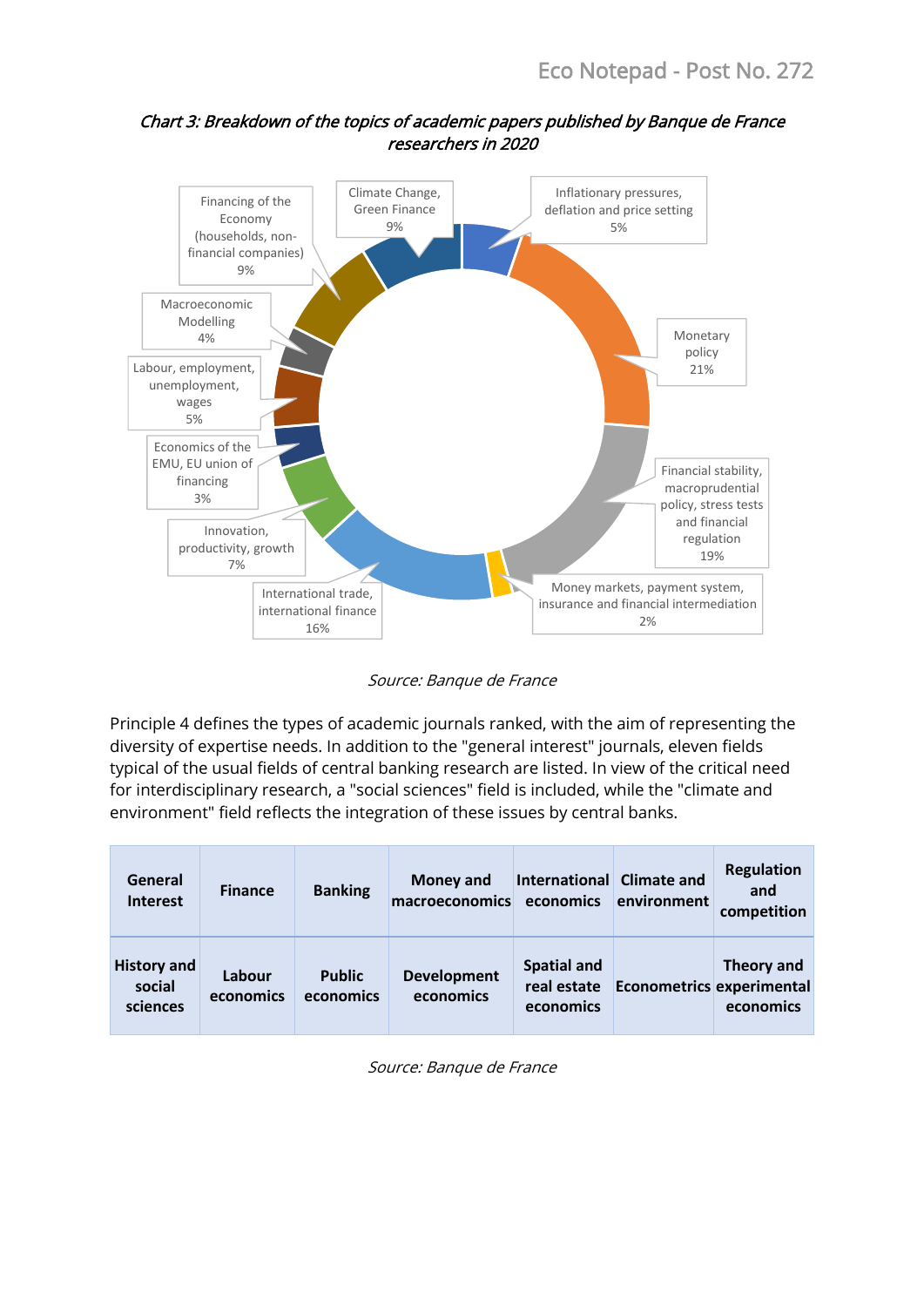## Encouraging researchers to produce high-quality research on a regular basis

In order for each researcher to take it into account and in order to use it for assessing research activity, the ranking system integrates signals that are useful to the institution. Principles 5 to 8 aim at ensuring that 1) short papers published in quality journals with a rapid validation process are taken into account, 2) the ranking and therefore individual evaluations are predictable; 3) co-authorship in research is encouraged and 4) researchers' careers between different institutions are fluid.

Principle 5, in particular, concerns papers published by some academic journals in a short form, i.e. as "Papers & Proceedings" or guest papers, which are downgraded one notch compared to the journal concerned.

Research is a collaborative activity par excellence that requires a wide range of skills. Principle 6 aims at encouraging collective work by weighting co-authorships favourably, while avoiding the juxtaposition of too many authors (less than seven).

Principle 7 defines the effective allocation of a number of points to researchers for a publication in each academic journal within a given field. In order to take into account the diversity of research needs, the fields are not ranked, regardless of the number of references or the popularity of the field in the academic community. The journals in each field are ranked according to the five layers of quality. Each publication in a journal grants to its authors a number of points ranging from 25 for the lowest-ranked journals to 400 for the best.

Researchers' careers rarely take place in a single institution. Research requires exchanges, and mobility should not be penalised. Principle 8 therefore ensures harmonisation with other journal rankings made by other central banks by stating that no journal may be ranked by the Banque de France below the ranks attributed to the same journal by similar institutions.

These different principles make it possible to define for each researcher a minimum expected publication activity, defined over a cycle of several years, which can thus be used in the same way as the number of citations to determine some bonuses or for career promotion.

A ranking of academic journals should be regularly updated. Principles 9 and 10 provide that the ranking can be completed during the year to add a journal not yet ranked. A group of researchers from the Banque de France is conveyed for this purpose.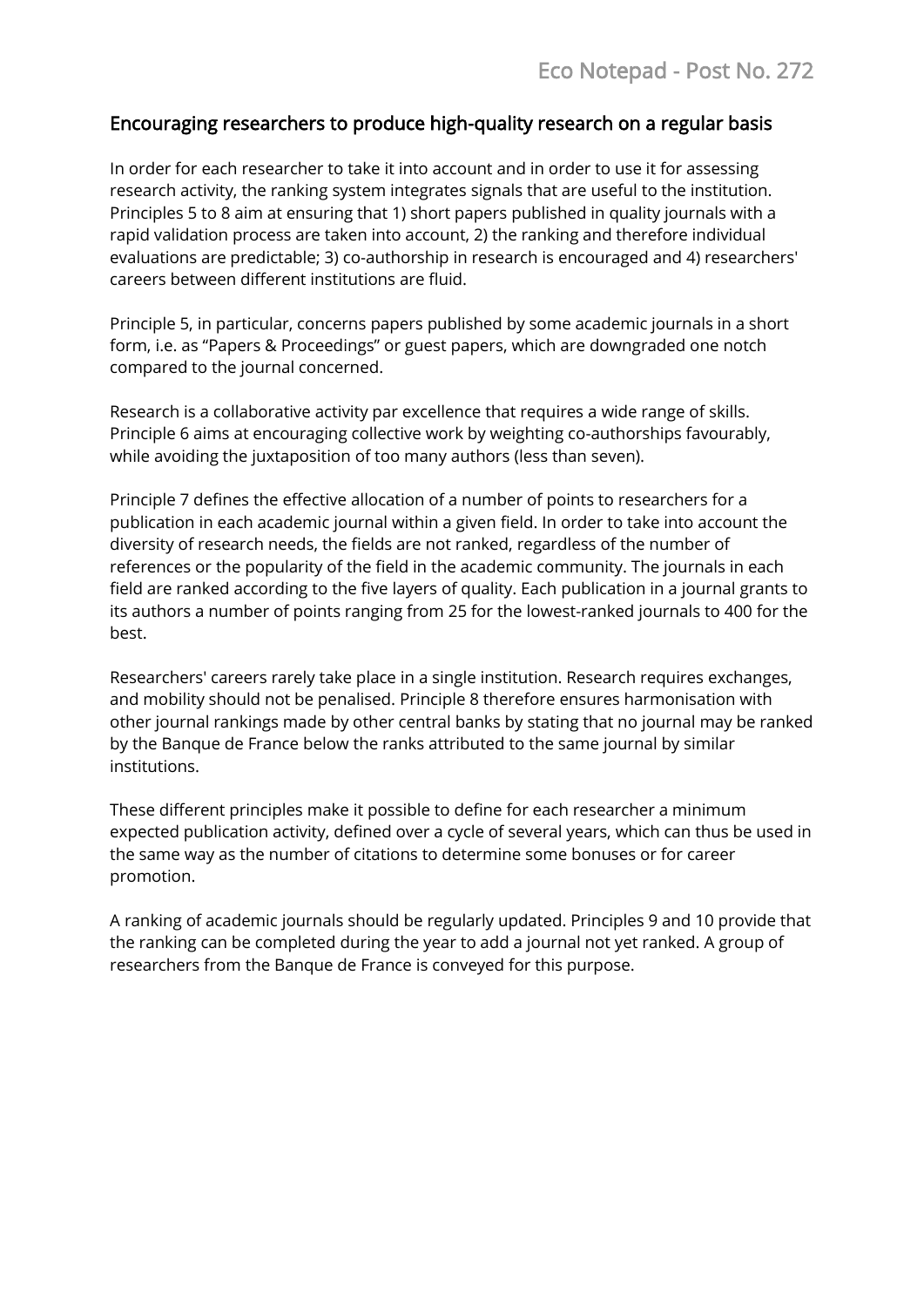## To conclude

Research is a two-pronged activity, as it is based on both emulation and cooperation. By clarifying the principles for ranking academic journals, our aim was to establish a framework governing the evaluation of each researcher's contributions in order to allow for argued and informed discussion. Since the demand for one type of research or another is partly unpredictable, it was necessary to preserve the incentives to publish in all fields that are potentially useful for the Banque de France to fulfill its missions. As shown in Chart 4, this led to equalising the weighting of each field compared to the REPEC ranking.

#### Chart 4: Comparison between the value assigned to category 1 and 2 journals by the Banque de France and IDEAS-REPEC academic journal rankings as a % of a Top5 publication in economics or Top3 in finance



Source: Authors' calculations based on the REPEC ranking "Recursive Discounted Impact Factors (Last 10 Years)" and the Banque de France journal ranking.

Key: a researcher publishing two papers in the first two categories of econometrics journals obtains 14% of the value of these same two papers with the REPEC ranking if they were published in the eight best economics and finance journals, against 60% in the Banque de France ranking.

Note: each bar gives, for each of the fields defined by the Banque de France, the score obtained by a researcher with two research articles published in the first two categories of journals in his or her field. This metric is calculated relative to the value assigned by the